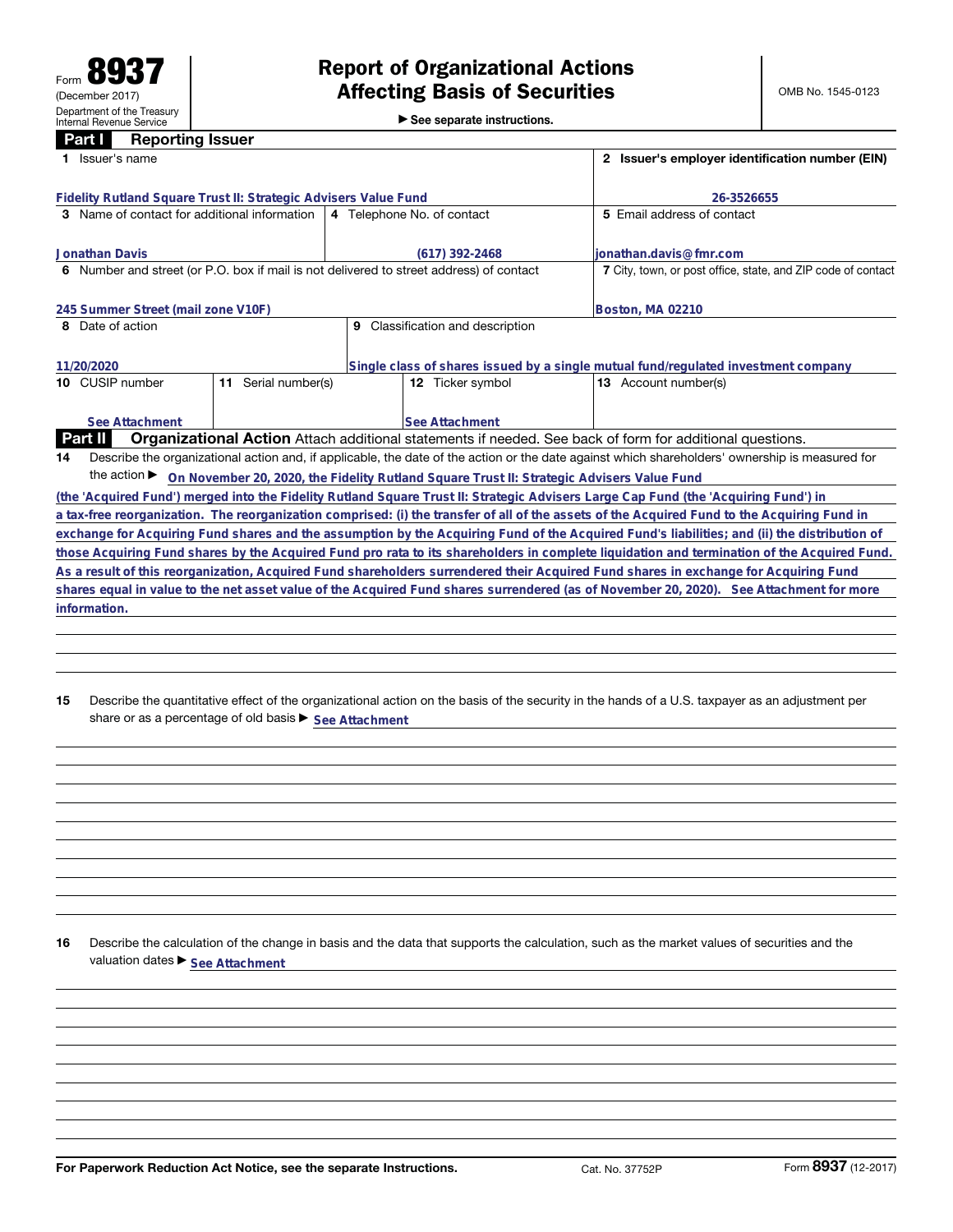| Form 8937 (12-2017)     |                                 |                                                                                                                                                                                                                                                                                                                          |                             |          | Page 2                     |  |  |
|-------------------------|---------------------------------|--------------------------------------------------------------------------------------------------------------------------------------------------------------------------------------------------------------------------------------------------------------------------------------------------------------------------|-----------------------------|----------|----------------------------|--|--|
| <b>Part II</b>          |                                 | <b>Organizational Action (continued)</b>                                                                                                                                                                                                                                                                                 |                             |          |                            |  |  |
| 17                      |                                 | List the applicable Internal Revenue Code section(s) and subsection(s) upon which the tax treatment is based ▶                                                                                                                                                                                                           |                             |          |                            |  |  |
|                         |                                 | IRC sections 368(a), 354(a) and 358(a).                                                                                                                                                                                                                                                                                  |                             |          |                            |  |  |
|                         |                                 | Treas. Reg. section 1.358-2                                                                                                                                                                                                                                                                                              |                             |          |                            |  |  |
|                         |                                 |                                                                                                                                                                                                                                                                                                                          |                             |          |                            |  |  |
|                         |                                 |                                                                                                                                                                                                                                                                                                                          |                             |          |                            |  |  |
|                         |                                 |                                                                                                                                                                                                                                                                                                                          |                             |          |                            |  |  |
|                         |                                 |                                                                                                                                                                                                                                                                                                                          |                             |          |                            |  |  |
|                         |                                 |                                                                                                                                                                                                                                                                                                                          |                             |          |                            |  |  |
|                         |                                 |                                                                                                                                                                                                                                                                                                                          |                             |          |                            |  |  |
|                         |                                 |                                                                                                                                                                                                                                                                                                                          |                             |          |                            |  |  |
|                         |                                 |                                                                                                                                                                                                                                                                                                                          |                             |          |                            |  |  |
|                         |                                 |                                                                                                                                                                                                                                                                                                                          |                             |          |                            |  |  |
|                         |                                 |                                                                                                                                                                                                                                                                                                                          |                             |          |                            |  |  |
|                         |                                 |                                                                                                                                                                                                                                                                                                                          |                             |          |                            |  |  |
| 18                      |                                 | Can any resulting loss be recognized? ► No loss can be recognized as a result of this event.                                                                                                                                                                                                                             |                             |          |                            |  |  |
|                         |                                 |                                                                                                                                                                                                                                                                                                                          |                             |          |                            |  |  |
|                         |                                 |                                                                                                                                                                                                                                                                                                                          |                             |          |                            |  |  |
|                         |                                 |                                                                                                                                                                                                                                                                                                                          |                             |          |                            |  |  |
|                         |                                 |                                                                                                                                                                                                                                                                                                                          |                             |          |                            |  |  |
|                         |                                 |                                                                                                                                                                                                                                                                                                                          |                             |          |                            |  |  |
|                         |                                 |                                                                                                                                                                                                                                                                                                                          |                             |          |                            |  |  |
|                         |                                 |                                                                                                                                                                                                                                                                                                                          |                             |          |                            |  |  |
|                         |                                 |                                                                                                                                                                                                                                                                                                                          |                             |          |                            |  |  |
|                         |                                 |                                                                                                                                                                                                                                                                                                                          |                             |          |                            |  |  |
|                         |                                 |                                                                                                                                                                                                                                                                                                                          |                             |          |                            |  |  |
|                         |                                 |                                                                                                                                                                                                                                                                                                                          |                             |          |                            |  |  |
|                         |                                 |                                                                                                                                                                                                                                                                                                                          |                             |          |                            |  |  |
|                         |                                 |                                                                                                                                                                                                                                                                                                                          |                             |          |                            |  |  |
| 19                      |                                 | Provide any other information necessary to implement the adjustment, such as the reportable tax year ▶ None                                                                                                                                                                                                              |                             |          |                            |  |  |
|                         |                                 |                                                                                                                                                                                                                                                                                                                          |                             |          |                            |  |  |
|                         |                                 |                                                                                                                                                                                                                                                                                                                          |                             |          |                            |  |  |
|                         |                                 |                                                                                                                                                                                                                                                                                                                          |                             |          |                            |  |  |
|                         |                                 |                                                                                                                                                                                                                                                                                                                          |                             |          |                            |  |  |
|                         |                                 |                                                                                                                                                                                                                                                                                                                          |                             |          |                            |  |  |
|                         |                                 |                                                                                                                                                                                                                                                                                                                          |                             |          |                            |  |  |
|                         |                                 |                                                                                                                                                                                                                                                                                                                          |                             |          |                            |  |  |
|                         |                                 |                                                                                                                                                                                                                                                                                                                          |                             |          |                            |  |  |
|                         |                                 |                                                                                                                                                                                                                                                                                                                          |                             |          |                            |  |  |
|                         |                                 |                                                                                                                                                                                                                                                                                                                          |                             |          |                            |  |  |
|                         |                                 |                                                                                                                                                                                                                                                                                                                          |                             |          |                            |  |  |
|                         |                                 |                                                                                                                                                                                                                                                                                                                          |                             |          |                            |  |  |
|                         |                                 | Under penalties of perjury, I declare that I have examined this return, including accompanying schedules and statements, and to the best of my knowledge and<br>belief, it is true, correct, and complete. Declaration of preparer (other than officer) is based on all information of which preparer has any knowledge. |                             |          |                            |  |  |
|                         |                                 |                                                                                                                                                                                                                                                                                                                          |                             |          |                            |  |  |
| Sign<br><b>Here</b>     |                                 |                                                                                                                                                                                                                                                                                                                          |                             | 2/5/2021 |                            |  |  |
|                         | Signature $\blacktriangleright$ |                                                                                                                                                                                                                                                                                                                          | Date $\blacktriangleright$  |          |                            |  |  |
|                         |                                 | Print your name ▶ Jonathan Davis                                                                                                                                                                                                                                                                                         | Title $\blacktriangleright$ |          | <b>Assistant Treasurer</b> |  |  |
|                         |                                 | Preparer's signature<br>Print/Type preparer's name                                                                                                                                                                                                                                                                       | Date                        |          | PTIN<br>Check $\Box$ if    |  |  |
| Paid<br><b>Preparer</b> |                                 |                                                                                                                                                                                                                                                                                                                          |                             |          | self-employed              |  |  |
| <b>Use Only</b>         |                                 | Firm's name<br>▶                                                                                                                                                                                                                                                                                                         |                             |          | Firm's EIN ▶               |  |  |
|                         |                                 | Firm's address ▶                                                                                                                                                                                                                                                                                                         |                             |          | Phone no.                  |  |  |

Send Form 8937 (including accompanying statements) to: Department of the Treasury, Internal Revenue Service, Ogden, UT 84201-0054